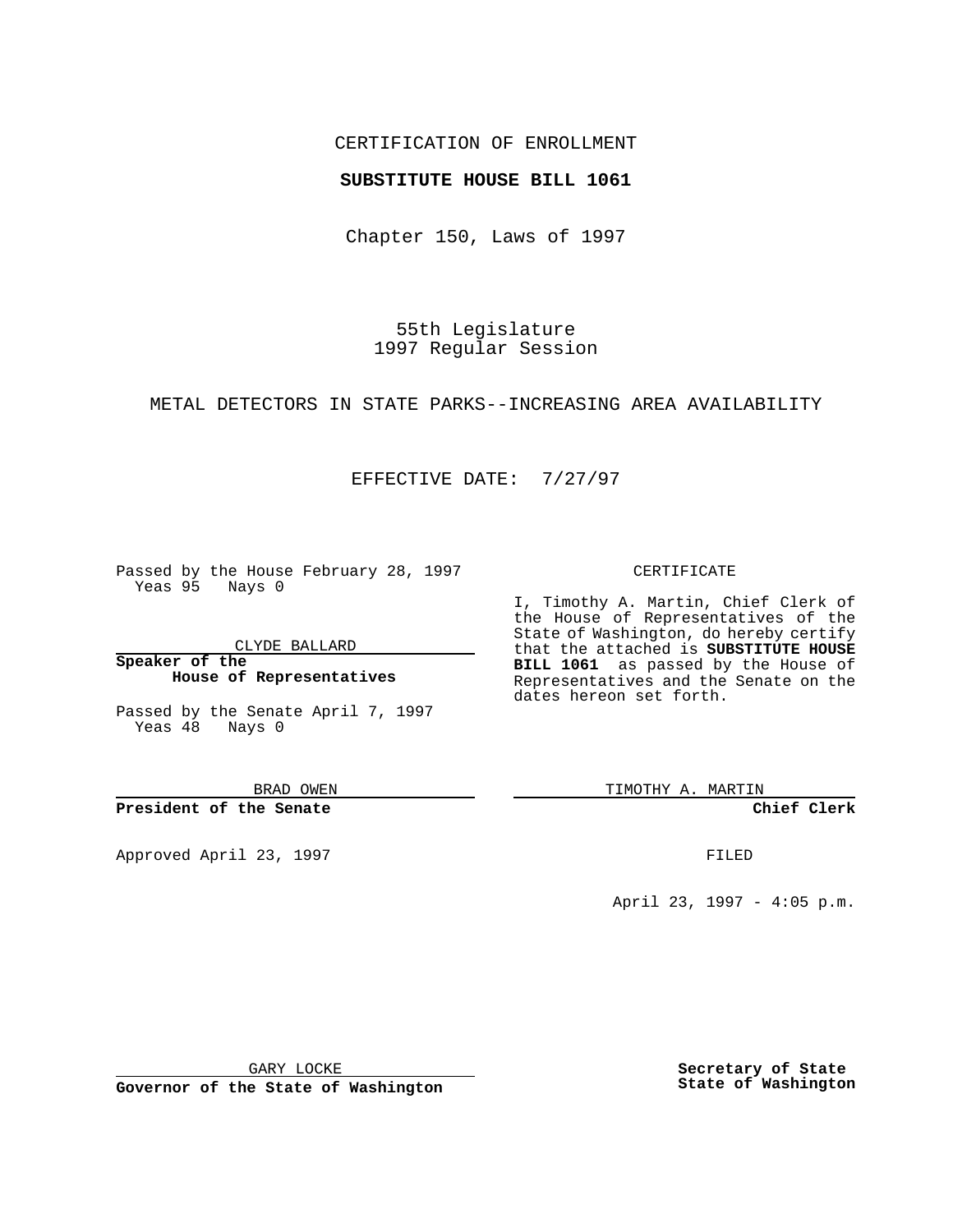# **SUBSTITUTE HOUSE BILL 1061** \_\_\_\_\_\_\_\_\_\_\_\_\_\_\_\_\_\_\_\_\_\_\_\_\_\_\_\_\_\_\_\_\_\_\_\_\_\_\_\_\_\_\_\_\_\_\_

\_\_\_\_\_\_\_\_\_\_\_\_\_\_\_\_\_\_\_\_\_\_\_\_\_\_\_\_\_\_\_\_\_\_\_\_\_\_\_\_\_\_\_\_\_\_\_

Passed Legislature - 1997 Regular Session

#### **State of Washington 55th Legislature 1997 Regular Session**

**By** House Committee on Natural Resources (originally sponsored by Representatives Sheldon, Mielke and Grant)

Read first time 02/20/97.

 AN ACT Relating to metal detectors in state parks; adding new sections to chapter 43.51 RCW; and creating a new section.

BE IT ENACTED BY THE LEGISLATURE OF THE STATE OF WASHINGTON:

 NEW SECTION. **Sec. 1.** It is the intent of the legislature that those significant historic archaeological resources on state park lands that are of importance to the history of our state, or its communities, be protected for the people of the state. At the same time, the legislature also recognizes that the recreational use of metal detectors in state parks is a legitimate form of recreation that can be compatible with the protection of significant historic archaeological resources.

 NEW SECTION. **Sec. 2.** A new section is added to chapter 43.51 RCW to read as follows:

 (1) By September 1, 1997, the commission shall increase the area available for use by recreational metal detectors by at least two hundred acres.

 (2) Beginning September 1, 1998, and each year thereafter until August 31, 2003, the commission shall increase the area of land